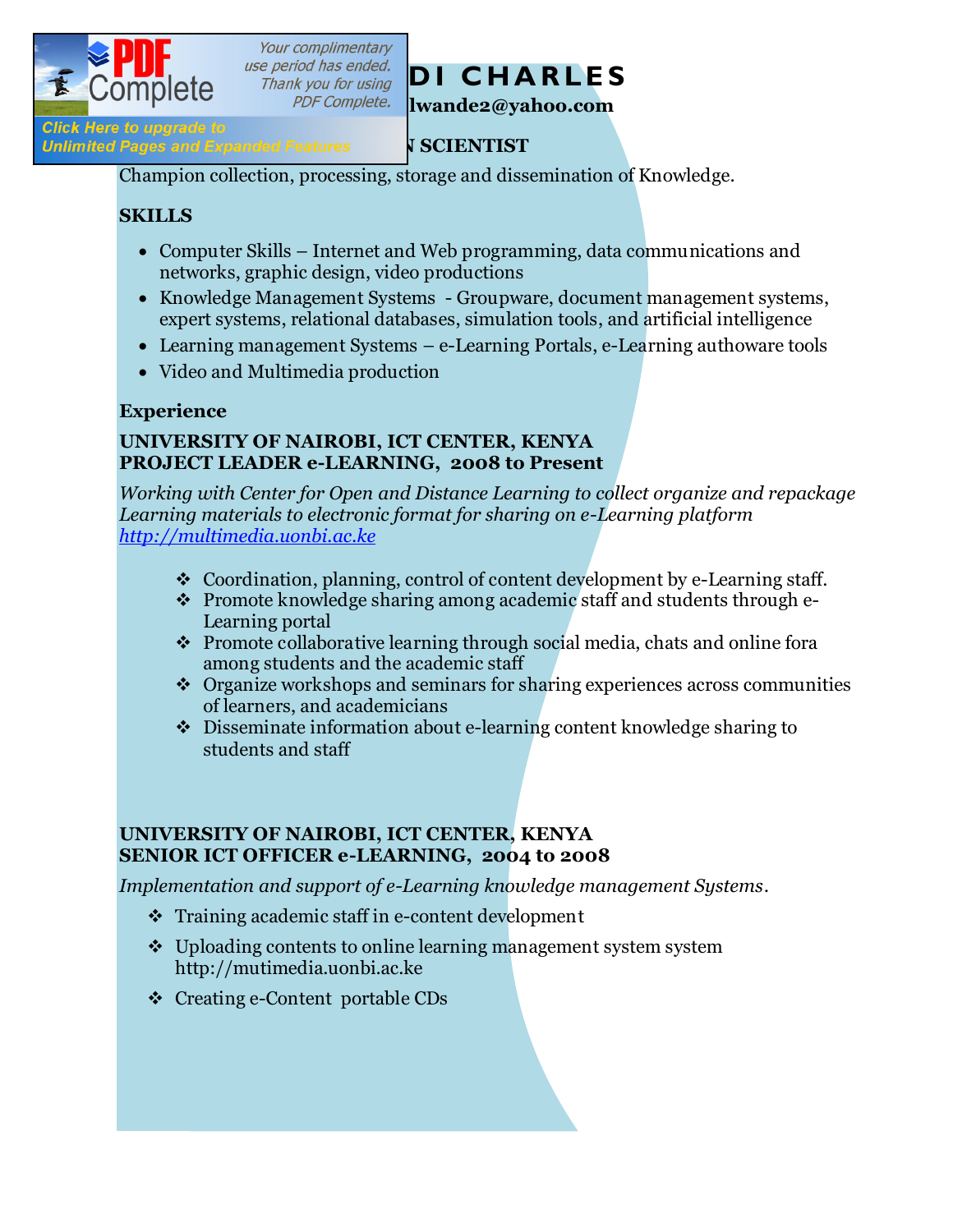

UNIVERSITY OF NAIROBI, SCHOOL OF C OMPUTING Msc Information Systems, 2008 Designed and Developed Mobile Based Agro-meteorological Knowledge Management System for rural based small scale farmers

MOI UNIVERSITY, SCHOOL OF INFORMATION SCIENCES Bsc Information Science, 2002 Designed and Developed pension processing system

#### **CONSULTANCIES**:

**2010 - March:** e-Learning Content Development Training

**Client:** University of Nairobi Enterprise Services

**Main Project Features:** training on systems implementation, instruction design and content development

**Position Held:** Trainer

**2009 –August:** Audiovisual Learning Materials Development Training

**Client:** University of Nairobi Enterprise Services

**Main Project Features:** training on video/audio production, animated graphics, video/audio streaming for teaching and learning

**Position Held:** Trainer

**2009 – May and August:** e-Learning Content Development Training

**Client:** University of Nairobi Enterprise Services

**Main Project Features:** training on systems implementation, instruction design and content development

**Position Held:** Trainer

**2009:** Conversion of Distance Learning Modules to e-Learning Format

**Client:** University of Nairobi, Center for Open and Distance Learning **Main Project Features:** Uploading contents to online system http://elearning.uonbi.ac.ke and creating asynchronous CDs, Implementation and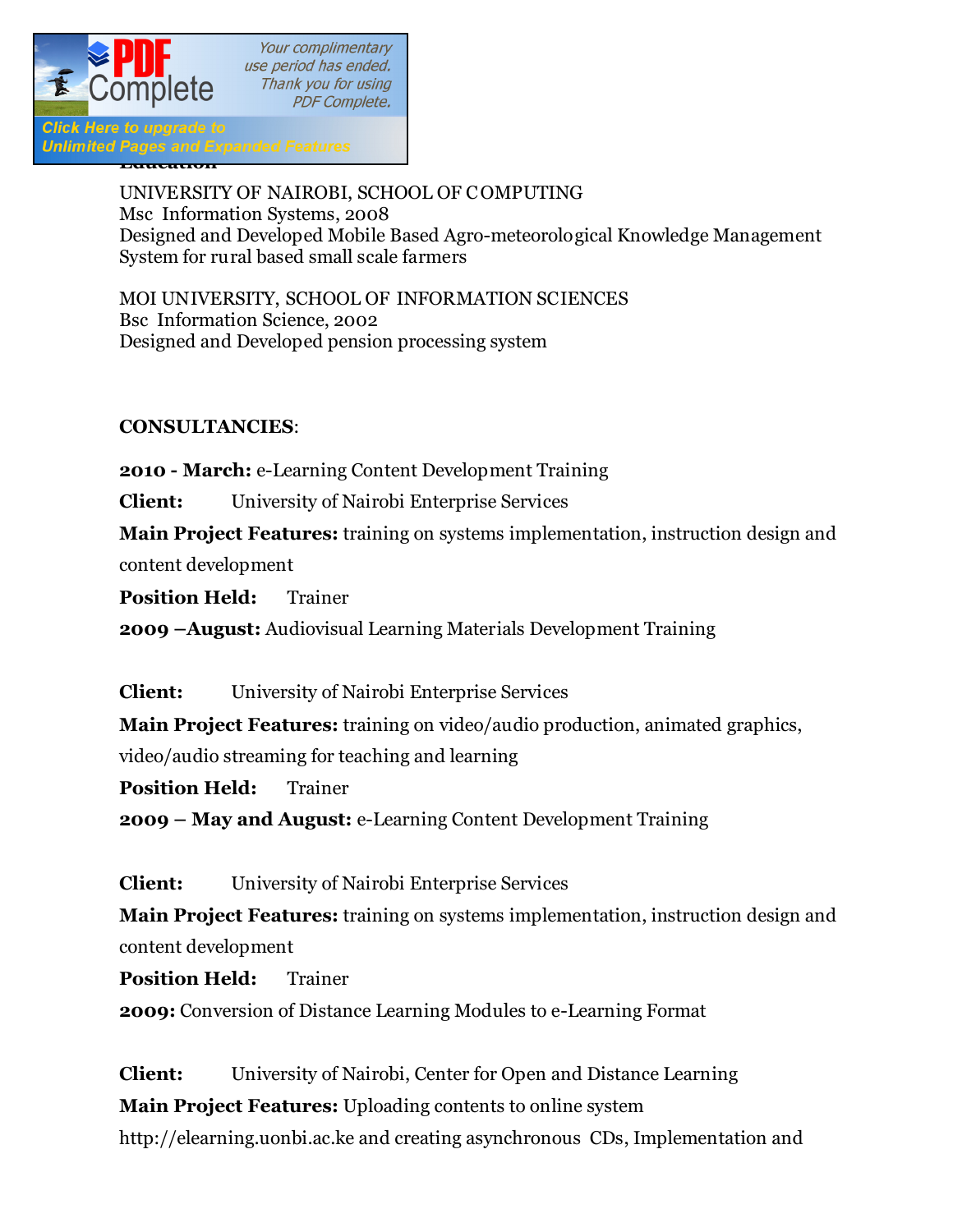

**Unlimited Pages and Expanded Features** tion, planning, control of content development by e-

Learning staff

**2008 June:** UNESCO/African Network of Scientific and Technical Information (ANSTI) **Main Project Features**: Conducted e-Learning Training for Science and engineering lecturers from selected universities in Africa

**Position Held:** e-Learning Training facilitator,

**Activities Performed:** coordination and conducting training

**2007 (August-December):** Kenya Institute of Professional Studies (KIPS) Staff Training **Main Project Features**: Training on Oracle, SQL Server, PHP Programming, Linux **Position Held:** Trainer of Trainers **Activities Performed**: Training on Development, Implementation and Support

#### **CONFERENCE PAPERS**

Lwande, O( 2007) Training needs of an e-Learning Specialist. 8th Annual ICT Conference, Strathmore University, Nairobi, Kenya. 7th September 2007 Lwande ,O and Muchemi, L(2008) Agro-Meteorological Knowledge Management System for Small Scale Farmers. 4th Annual International Conference on Computing and ICT Research. Makerere University, Kampala, Uganda 3-5 August 2008 Lwande ,O and Muchemi, L (2008) Integrating Knowledge Management and Mobile Phone Technology to Disseminate agro-meteorological Information to rural based small scale farmers. 9th annual ICT Conference, Strathmore University, Kenya 5-6 September 2008

## **TRAINING ATTENDED**

November 2011 – Proposal Writing For Research Grants – University of Nairobi Enterprise Services November/December 2008, Development of virtual field courses, University of Leicester, Darwin Initiative, Lake Naivasha Yatch Club, Kenya October 2007 to May 2008, e-Learning in Practice (e-Lip) Blended Learning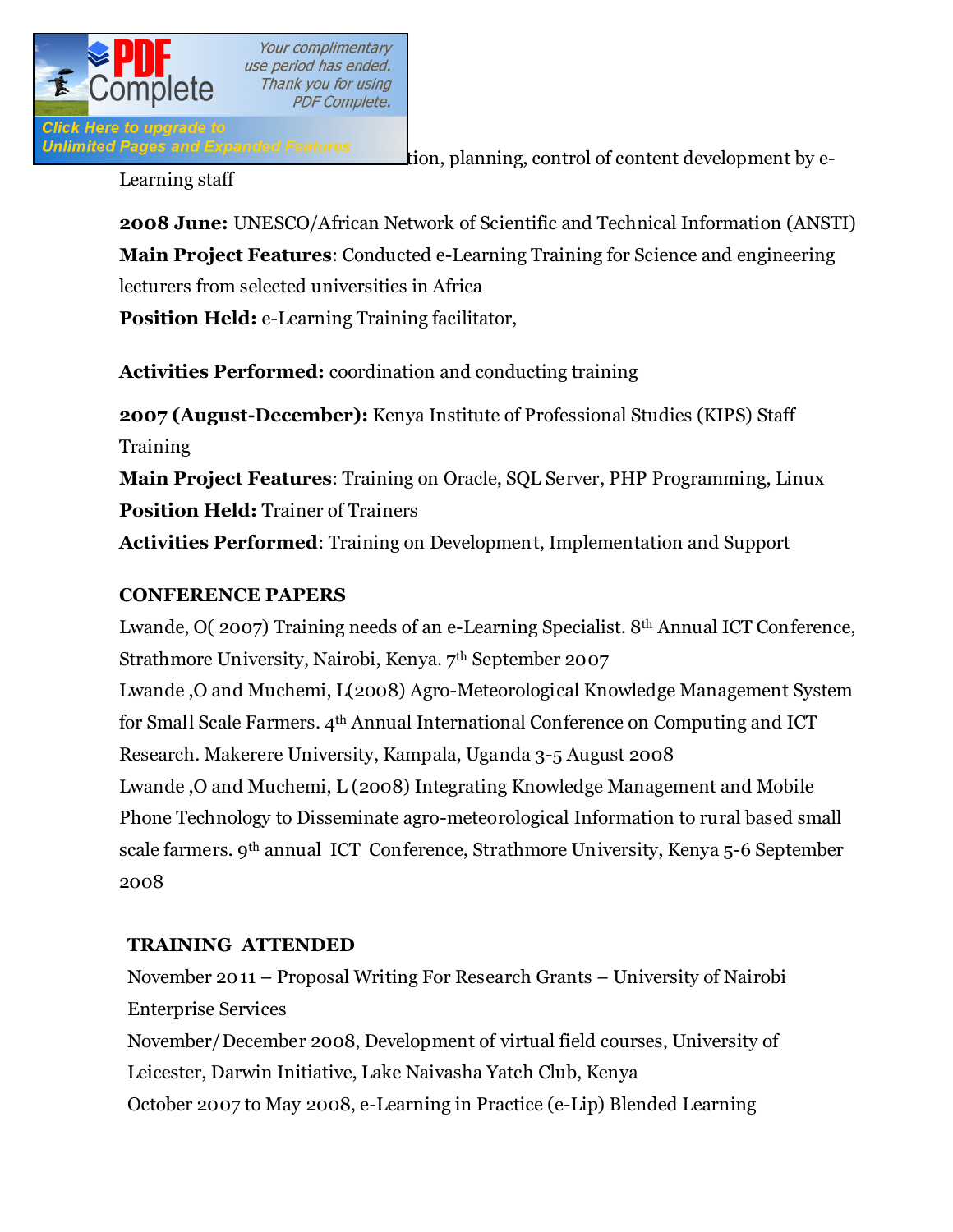

Your complimentary

use period has ended.<br>Thank you for using en Learning Network (NOLNet) and Kenya e-PDF Complete. ction with InWent-International Capacity

# Click Here to upgrade to<br>Unlimited Pages and Expanded Features

November 2005, Customer Care Training, Steadman Group, Kenya March 2005, Audiovisual Learning Materials Development , Catholic University of Leuven and University of Ghent, Belgium

#### **PUBLICATIONS**

**2008 May** - Participated in drafting a Proposal **'**Upgrading the Training of Mathematics and Science Teachers by Incorporating ICTs through Open Distance and e-Learning in Uganda'. The project was approved for World Bank Donor Funding

**2007 September** - Participated in drafting a Proposal Implementation of Video Conferencing Facilities in Nairobi University

**2007 September -** Participated in drafting e-Learning Position Paper for Nairobi University

**2005 September** - Participated in Drafting 'University of Nairobi ICT Strategic Plan 2006-2010'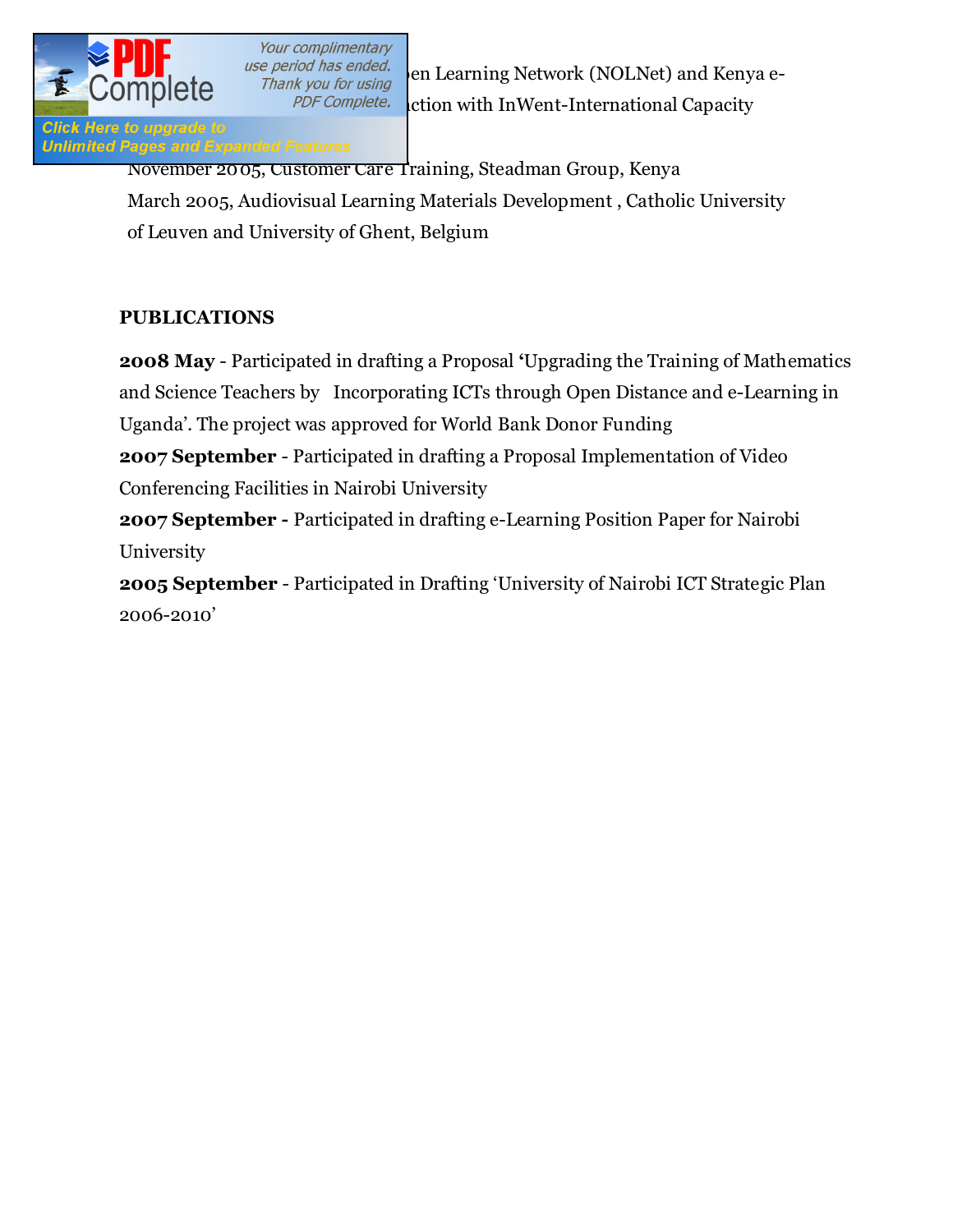

Your complimentary use period has ended. **OMPIETE** Thank you for using Thank of The Complete. Thank you for using

Click Here to upgrade to<br>Unlimited Pages and Expanded Features and ance Learning, University of Nairobi email: jackoniah.odumbe@uonbi.ac.ke mobile: +254720714346

#### MR LAWRENCE MUCHEMI

Email: lmuchemi@uonbi.ac.ke

Mobile: +2540722234738

Lecturer, School of Computing MR. GEORGE NYALWAL Assistant Librarian, University of Nairobi email: gnyalwal@uonbi.ac.ke mobile: +254733978861/+254721225436